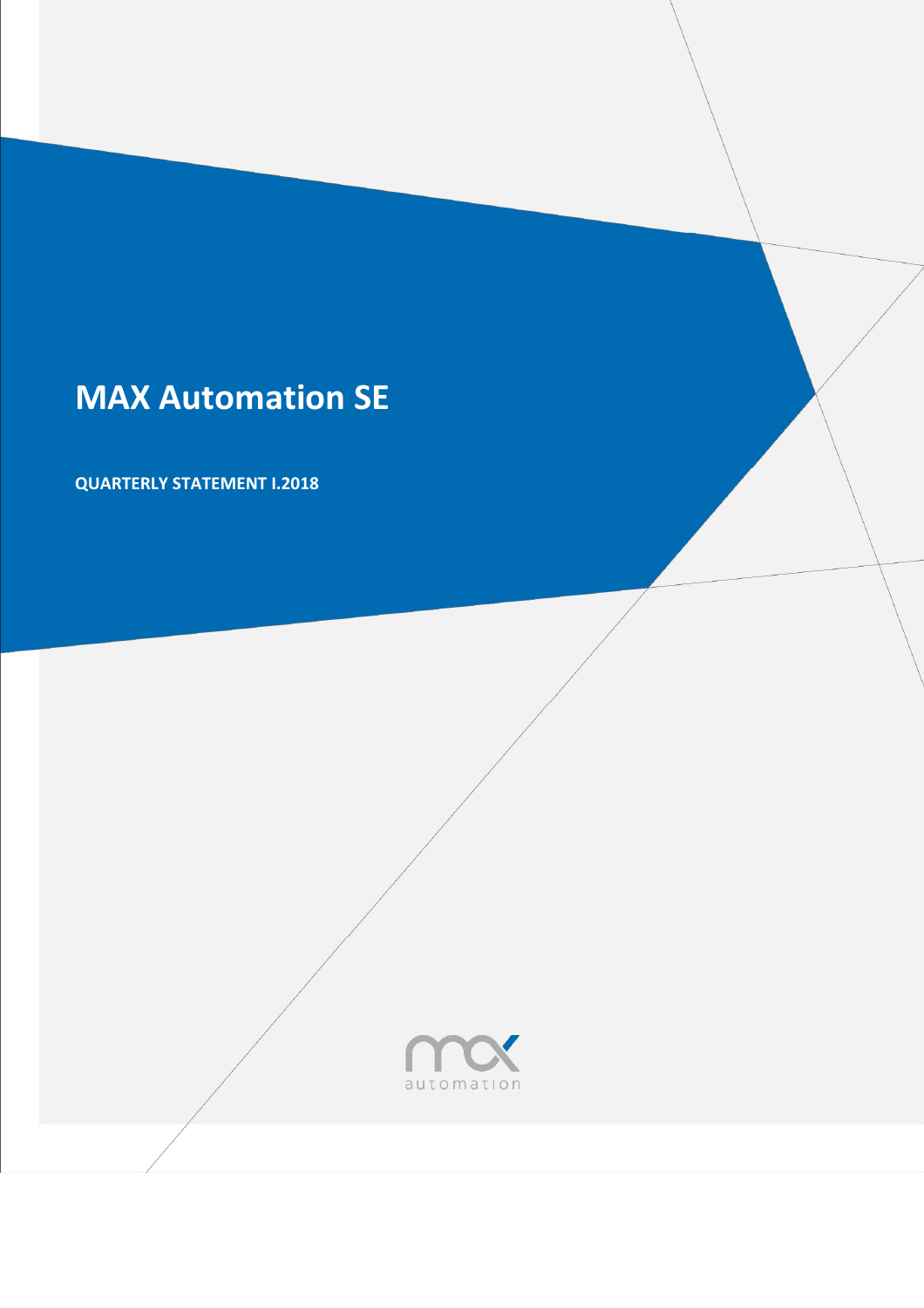

## **Key share data Q1 2018**

| Ticker/ISIN                                  | MXHN/DE000A2DA588                       |  |  |  |
|----------------------------------------------|-----------------------------------------|--|--|--|
| Number of shares                             | 29.46 million                           |  |  |  |
| Closing price<br>(March 31, 2018)*           | <b>EUR 8.00</b>                         |  |  |  |
|                                              | Highest/lowest price* EUR 9.10/EUR 8.00 |  |  |  |
| Price performance**                          | $-1.2%$                                 |  |  |  |
| Market<br>capitalization<br>(March 31, 2018) | <b>EUR 235.7</b>                        |  |  |  |

\*Closing prices on the Xetra trading system of Deutsche Börse AG \*\* Observation period: 1/1-3/31/2018

## **Shareholder structure**



**Dates** 

May 18, 2018 Annual Gen. Meeting

#### **FOREWORD BY THE MANAGING DIRECTORS**

Dear Shareholders,

In the first three months of 2018, we took major steps in our company's growth strategy. One important step was the majority stake in today's MAX Automation (Shanghai) Ltd.: thanks to four subsidiaries in key locations for the automotive industry, we have good access to the Chinese automotive market. What's more, we are now in a position to manufacture machines and systems of consistent quality on several continents. We are currently pressing ahead with the integration of our new Group company, for example by intensifying cooperation with our other subsidiaries or by stepping up local sales activities.

Yet our expansion goes even further: the Group company MA micro automation is present with a new location in Singapore and thus in a rapidly expanding market of the medical technology industry. Business in designing the production process of contact lenses is promising. And thanks to the acquisition of R.C.M. Reatina Costruzioni Mecchaniche SRL along with that of the future bdtronic Italia SRL, an Italian supplier with special expertise in electromobility, our Group company bdtronic has expanded its expertise and production capacities both in terms of content and geography. MAX Automation has thus taken important initial steps toward achieving a significantly larger international "footprint."

Demand for MAX Automation's automation solutions remained high at the beginning of the year. We are particularly pleased with the order backlog, which reached a new record level of EUR 233 million at the end of the first quarter, providing a good basis for further business development. By contrast, consolidated earnings before interest and taxes (EBIT) and before PPA depreciation declined. The main reasons for this were higher expenses for technically demanding, yet promising, projects in industrial automation which led to additional expenses. Other negative impacts related to the integration of MAX Automation (Shanghai) and the bundling of the activities of our Group companies IWM Automation Bodensee and Rohwedder Macro Assembly.

Taking into account the influencing factors mentioned above, MAX Automation started the fiscal year with positive momentum. We are therefore generally optimistic about the company's further development. Nevertheless, many challenges lie ahead of us in 2018, including the ongoing integration of our new companies. Overall, we can confirm our previous expectations for 2018.

Daniel Fink Andreas Krause

Managing Directors of MAX Automation SE

## **CONSOLIDATED RESULTS AT A GLANCE**

| (in EUR mill.)                  | Q1 2018 | Q1 2017 |
|---------------------------------|---------|---------|
| New order intake                | 81.4    | 85.8    |
| Order book position             | 232.7   | 192.3   |
| Revenue                         | 90.7    | 87.2    |
| <b>EBITDA</b>                   | 5.2     | 6.2     |
| <b>EBIT before PPA</b>          | 3.5     | 4.5     |
| <b>EBIT after PPA</b>           | 3.0     | 4.0     |
| Earnings for the period         | 1.6     | 2.5     |
| EBIT per share before PPA (EUR) | 0.12    | 0.17    |
| Earnings per share (in EUR)     | 0.06    | 0.09    |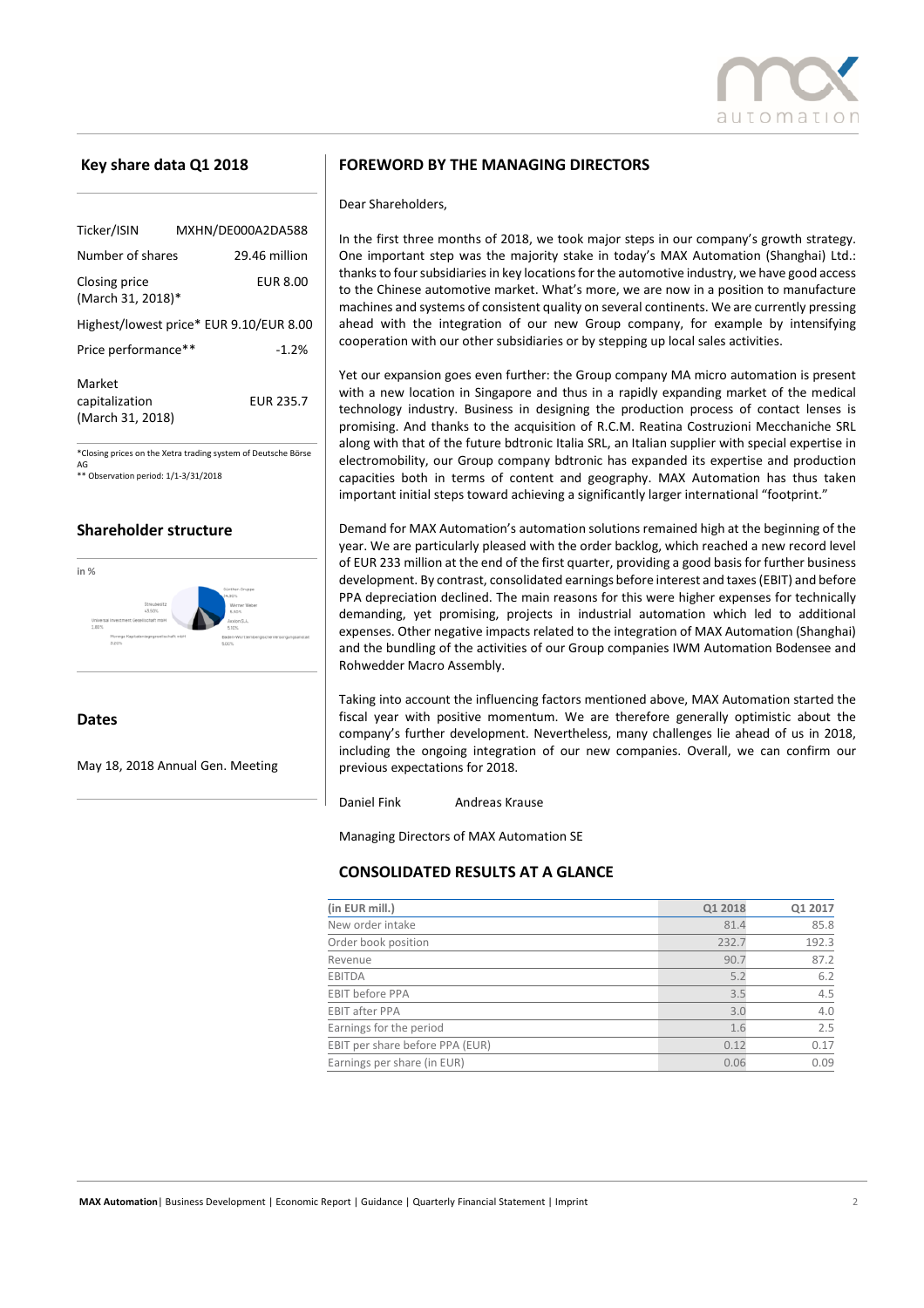#### **GENERAL BUSINESS DEVELOPMENT**

MAX Automation SE recorded positive overall business development in the first three months of 2018 in line with our own expectations. Incoming orders reached EUR 81.4 million (Q1 2017: EUR 85.8 million; -5.2%). The slight decline compared to the high level of the same period of the previous year resulted from postponements of orders already expected for the Industrial Automation segment, which, however, were received in April. The order backlog as of March 31, 2018, reached a record level of EUR 232.7 million. This was 21.0% higher than on the same date last year (March 31, 2017: EUR 192.3 million) and 17.1% higher than at the end of the previous year (December 31, 2017: EUR 198.6 million).

Group sales rose by 4.0% to EUR 90.7 million in the first three months of 2018 (Q1 2017: EUR 87.2 million). Consolidated earnings before interest and taxes (EBIT) and before amortization from purchase price allocation (PPA) amounted to EUR 3.5 million after EUR 4.5 million in the same period of the previous year (-23.6%). The main reasons for the decline were technically complex pilot projects in industrial automation which led to additional expenses. Other reasons included integration expenses for the new Group companies MAX Automation (Shanghai), Ltd. and integration expenses from the organizational merger of the Group companies IWM Automation GmbH and Rohwedder Macro Assembly GmbH. Positive effects resulted from the sale of NSM Packtec in March. The EBIT margin – in relation to total operating performance – fell from 4.9% in the same period of the previous year to 3.5%.

At EUR 0.5 million, depreciation and amortization from PPA remained at the level of the prior-year period. EBIT after PPA amounted to EUR 3.0 million (Q1 2017: EUR 4.0 million; -25.8%). Net interest expense increased to EUR -0.6 million after EUR -0.4 million in the same period of the previous year. MAX Automation closed the first three months with a consolidated net profit of EUR 1.6 million (Q1 2017: EUR 2.5 million).

The Group's equity ratio was 38.2% as of March 31, 2018 (December 31, 2017: 43.0%). It was thus still above the long-term target of at least 30%. Net debt as of March 31 amounted to EUR 70.4 million after EUR 47.1 million as of December 31, 2017 (+49.4%). This increase was mainly due to the acquisition of MAX Automation (Shanghai), Ltd. and R.C.M. Reatina Costruzioni Mecchaniche SRL (in the future: bdtronic Italia SRL) as well as from the pre-financing of the operating business. Compared with the figure at the end of the first quarter of 2017, net debt was significantly reduced by more than one-fifth (March 31, 2017: EUR 90.1 million; -21.9%).

#### **SEGMENT DEVELOPMENT**

The Industrial Automation segment continued to develop at a high level in the first three months of 2018. It continued to benefit from the major growth drivers in the automotive sector, including electromobility, the trend towards driver assistance systems, the variety of variants in automobile construction and the tightened CO<sub>2</sub> emissions requirements for vehicle manufacturers. Demand in the medical technology sector also remained pleasing. Segment sales increased by 4.4% to EUR 65.7 million (Q1 2017: EUR 62.9



million) compared to the same period of the previous year. Segment EBIT before PPA depreciation fell to EUR 3.6 million (Q1 2017: EUR 3.9 million; -5.8%) due to the influencing factors mentioned. Order intake fell by -12.0% to EUR 54.1 million (Q1 2017: EUR 61.5 million) compared to the high level of the same period of the previous year due to the postponement of orders already expected for the second quarter. The segment's order backlog as of March 31, 2018, grew dynamically by EUR 38.6 million to EUR 201.3 million and thus exceeded the EUR 200 million mark for the first time (Q1 2017: EUR 162.7 million). The key figures of the Industrial Automation segment for the first quarter of 2018 do not yet include sales and earnings contributions from MAX Automation (Shanghai), Ltd.

The Environmental Technology segment with the Group company Vecoplan recorded an overall positive business development. Vecoplan benefited in particular from good business in the wood and recycling sectors and from the good handling of current projects. Incoming orders increased significantly in the first three months of 2018 by 12.2% to EUR 27.3 million (Q1 2017: EUR 24.3 million). The order backlog as of March 31 increased by 6.3% to EUR 31.4 million (March 31, 2017: EUR 29.6 million). Segment revenues grew to EUR 25.0 million in the first three months (Q1 2017: EUR 24.3 million; 2.8%). Segment EBIT before PPA decreased by 5.7% to EUR 1.4 million (Q1 2017: EUR 1.5 million).

#### **ANDREAS KRAUSE NEW CFO OF MAX AUTOMATION**

MAX Automation announced on February 2, 2018, that Mr. Andreas Krause was being appointed CFO of the company effective April 1, 2018. His predecessor Fabian Spilker will resign as Managing Director and Supervisory Board member at the end of this year's Annual General Meeting on May 18.

#### **MAX AUTOMATION COMPLETES SE CONVERSION**

On February 9, 2018, MAX Automation reported that with its entry in the commercial register, it has completed its transformation into the legal form of a European Company (Societas Europaea - SE). It has thus implemented the corresponding resolution of the Annual General Meeting of June 30, 2017. The articles of association of MAX Automation SE provide for the internationally widespread monistic management system with a Supervisory Board and Managing Directors.

#### **STRATEGIC MAJORITY STAKEHOLDING IN CHINA**

MAX Automation announced on March 7, 2018, that it had completed the acquisition of a majority stake in the activities of the Chinese company Shanghai Cisens Automation Co. Ltd. in the course of its expansion in China at the end of February 2018 (closing). To carry out the transaction, the business operations of Shanghai Cisens Automation were transferred to a new company, MAX Automation (Shanghai) Co., Ltd. as part of an asset deal, in which MAX Automation holds 51% of the shares and the founder and CEO Roger Lee holds 49%. There is an option to gradually acquire all remaining shares in the coming years. MAX Automation

MAX Automation| **Business Development** | Economic Report | Guidance | Quarterly Financial Statement | Imprint 3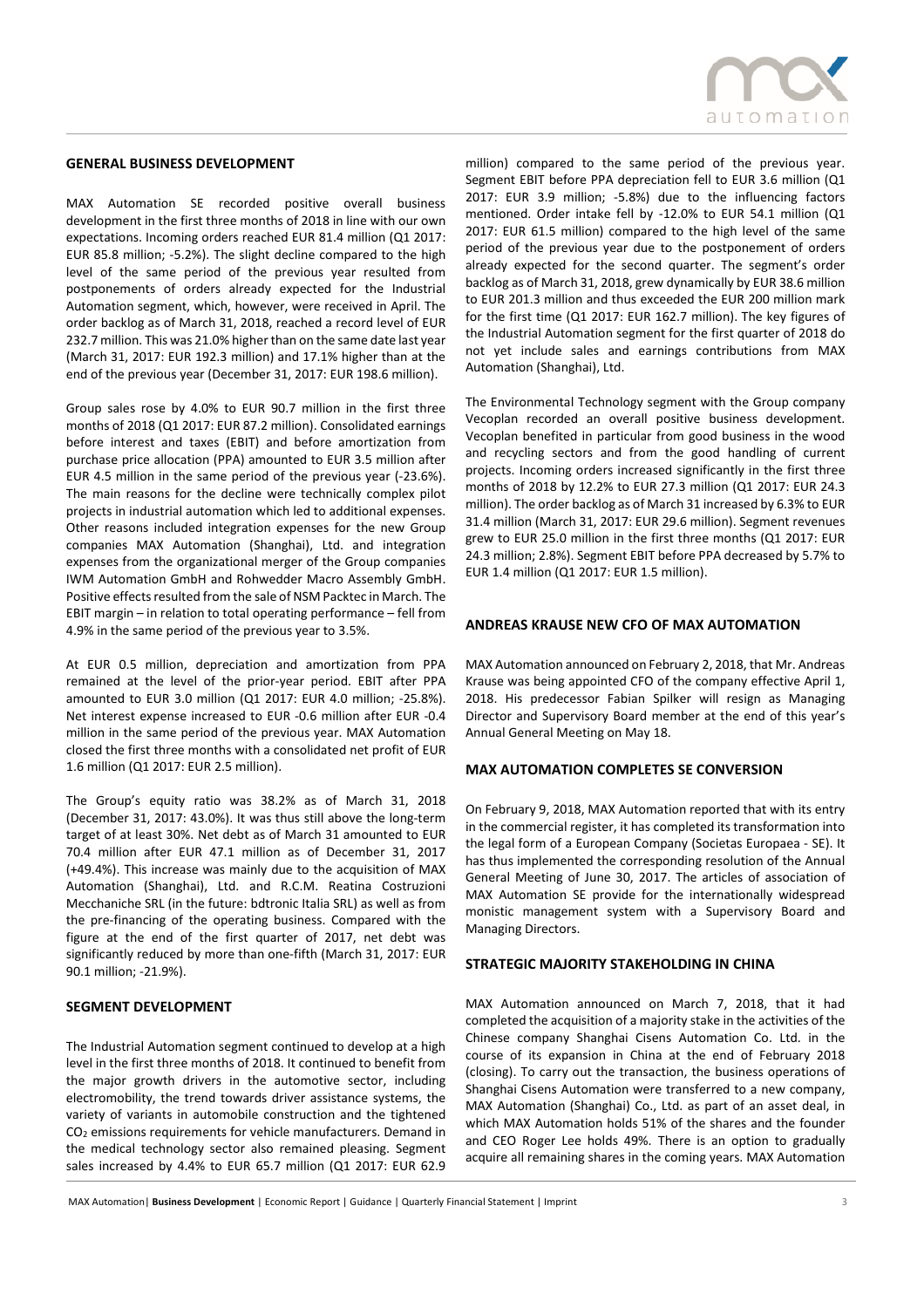

(Shanghai) Co., Ltd. is a specialist in industrial automation. The automotive industry is by far the largest customer group. MAX Automation has its own high-tech capacities as well as production and service locations in China.

## **FOCUS ON CORE BUSINESS**

On March 14, 2018, MAX Automation announced that it had completed the sale of NSM Packtec GmbH, a subsidiary of the Group company NSM Magnettechnik GmbH (closing). With this divestment, the Industrial Automation division will continue to focus on its main business areas in line with the medium-term growth strategy for 2021. The acquirer of NSM Packtec GmbH is the Chinese company Ningbo Lehui International, one of the country's leading suppliers of equipment for filling and packaging beverages and food.

#### **CHANGE IN THE SUPERVISORY BOARD**

On March 27, 2018 MAX Automation announced that Gerhard Lerch, Chairman of the Supervisory Board of MAX Automation SE, has informed the company that he will resign from office on December 31, 2018, for age reasons. Mr. Lerch was Deputy Chairman from 2009 to 2014 and has served as Chairman of the Supervisory Board of MAX Automation AG since 2014. With the transformation of MAX Automation into a European stock corporation (SE), he took over the function as Chairman of the Supervisory Board. The company will submit a proposal for his replacement in due course.

#### **GROUP COMPANIES BUNDLE THEIR ACTIVITIES**

IWM Automation GmbH and Rohwedder Macro Assembly GmbH have been under joint management since the start of the year. The two companies have thus combined their strengths under the names "IWM Automation GmbH" and "IWM Automation Bodensee GmbH" to form a strong unit. Peter Rothgang, who has been responsible for the business of IWM Automation GmbH in Porta Westfalica since July 2016, is now Managing Director of the new companies. The aim of bundling activities is to achieve a uniform, joint market presence for both companies as well as a sales and technological focus on automation solutions for steering, clutch and seat structures. The companies employed around 300 people at three sites in Porta Westfalica, Bermatingen and Katowice (Poland).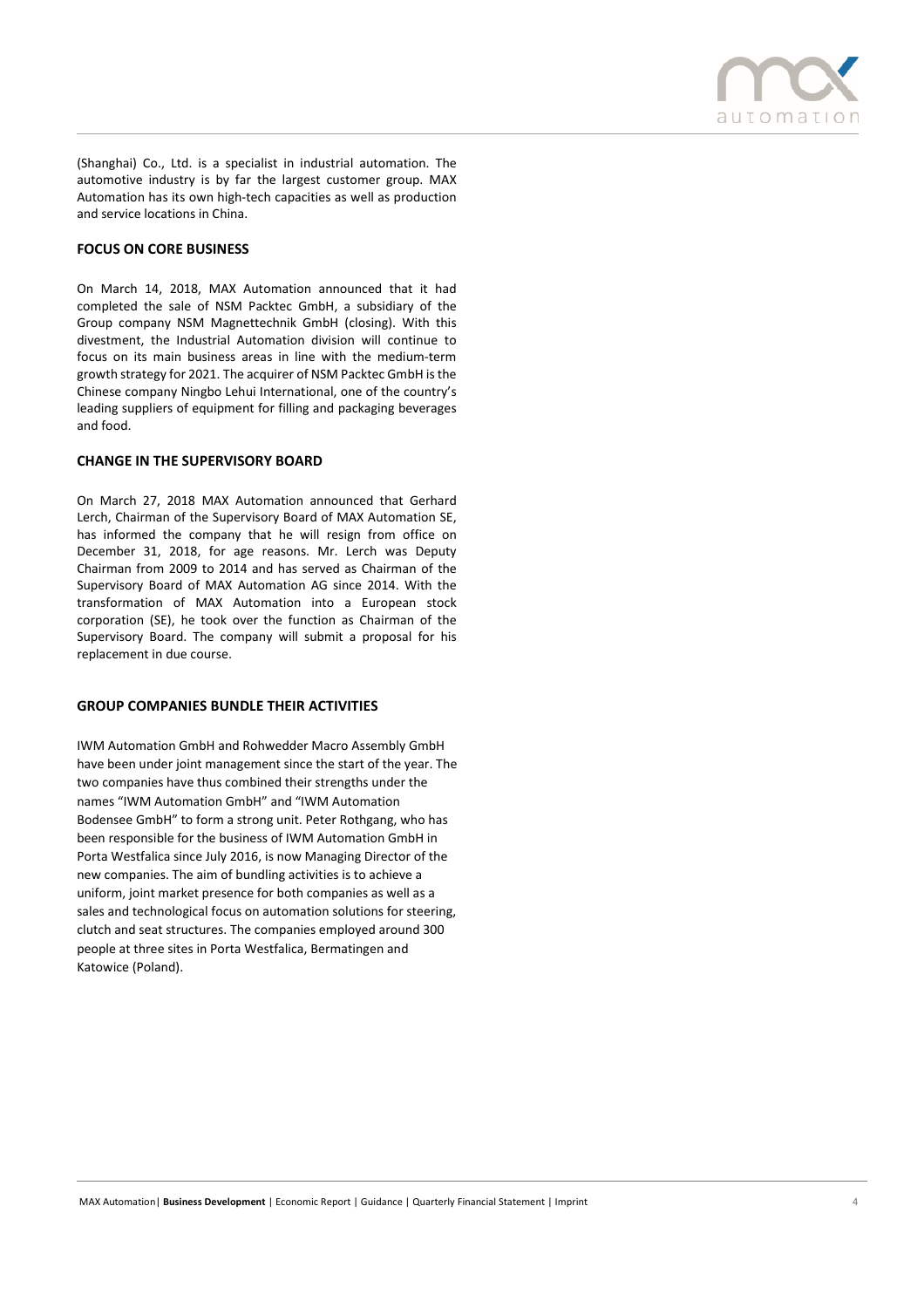

# **ECONOMIC REPORT**

**Incoming orders**



## **Order backlog**



### **Group sales**



- $\cdot$  Incoming orders in the first three months of 2018 were at the high level of EUR 81.4 million. Compared to the first three months of the previous year, they declined by 5.2% (Q1 2017: EUR 85.8 million).
- The decline resulted from customers postponing expected orders, which were received in April.

- The consolidated order backlog as of March 31, 2018, increased by more than one-fifth to EUR 232.7 million (March 31, 2017: EUR 192.3 million; 21.0%).
- · It thus reached a pleasingly high value of EUR 232.7 million. Compared with the previous record value of EUR 198.6 million at the end of 2017, this represents an increase of 17.1%.
- The book-to-bill ratio was 0.90.

- Group sales rose by 4.0% to EUR 90.7 million in the first three months (Q1 2017: EUR 87.2 million).
- The export share of sales amounted to 57.6% after 72.0% in the same period of the previous year.
- The total operating performance of the MAX Automation Group increased by 5.4% to EUR 98.1 million in the first three months (Q1 2017: EUR 93.0 million).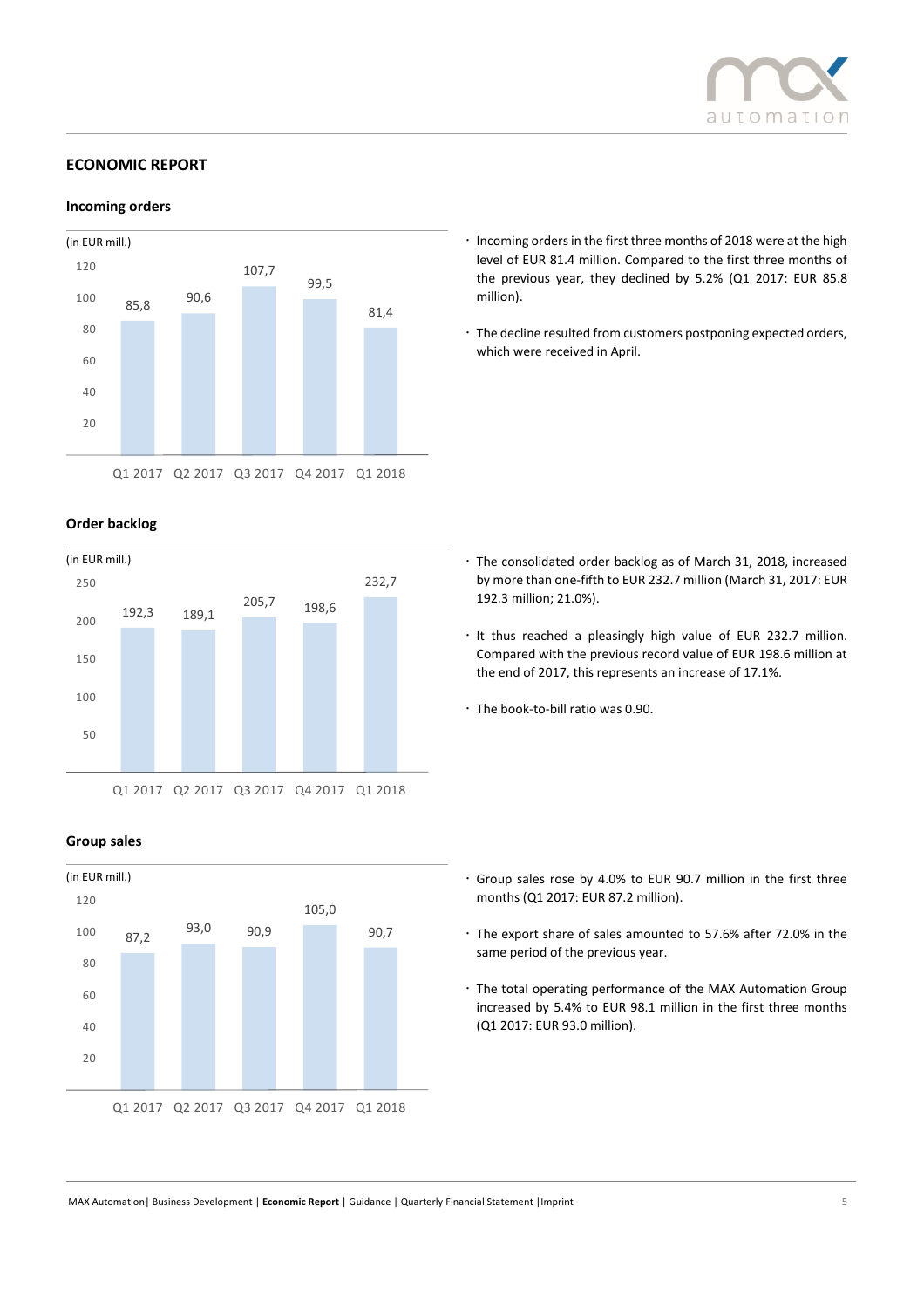

## **ECONOMIC REPORT**

## **Group EBIT**



## **Cash flow**



### **Investments / Working capital**



Q1 2017 Q2 2017 Q3 2017 Q4 2017 Q1 2018

- Consolidated earnings before interest and taxes (EBIT) and PPA depreciation fell to EUR 3.5 million (Q1 2017: EUR 4.5 million; - 23.6%).
- The EBIT margin in relation to total operating performance fell to 3.5% (Q1 2017: 4.9%).

Group EBIT after PPA decreased to EUR 3.0 million after EUR 4.0 million in the same period of the previous year. (-25.8%).

- Operating cash flow resulted in a cash outflow of EUR -11.2 million (Q1 2017: cash outflow of EUR -14.2 million).
- Investing activities resulted in a cash outflow of EUR -10.4 million (cash outflow in the prior-year period: EUR -5.7 million). This includes the acquisitions of MAX Automation "Shanghai," Ltd. and R.C.M. Reatina Costruzioni Mecchaniche SRL (in the future: bdtronic Italia SRL).
- Cash flow from financing activities amounted to EUR 17.9 million after EUR 15.7 million in the same period of the previous year.
- Cash and cash equivalents as of March 31, 2018, amounted to EUR 22.3 million compared with EUR 26.2 million as of December 31, 2017.
- Investments in non-current assets amounted to EUR 3.3 million in the first three months of 2018 (Q1 2017: EUR 1.8 million).
- Working capital increased to EUR 114.8 million as of March 31, 2018, from EUR 107.8 million as of December 31, 2017 (+6.5%). The increase resulted from the pre-financing of orders received. Compared to the same reporting date of the previous year, this represents an improvement of -4.4% (March 31, 2017: EUR 120.1 million).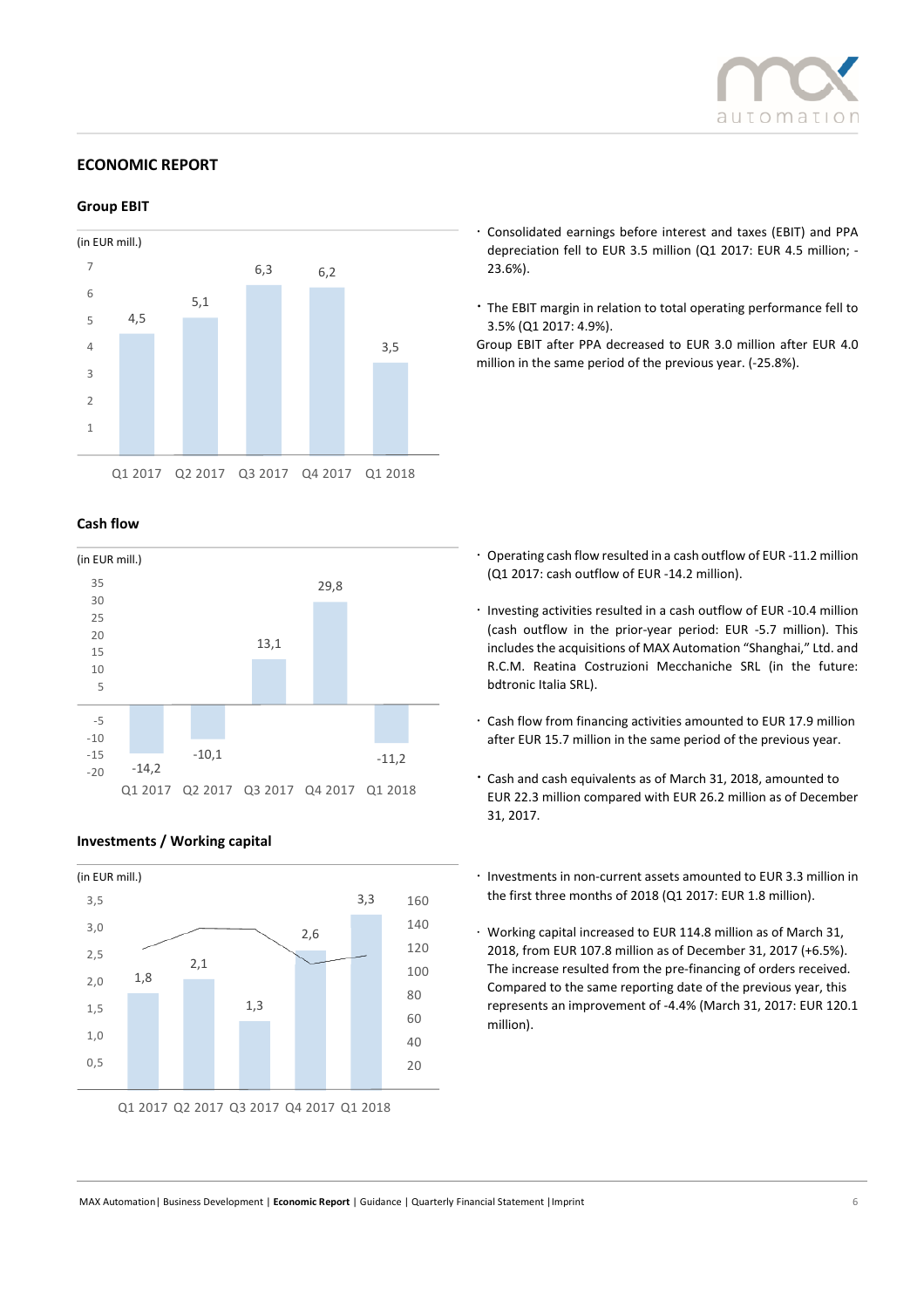

# **SUPPLEMENTARY REPORT**

No events of particular significance to the net assets, financial position and results of operations of the MAX Automation Group have taken place since the end of the reporting period.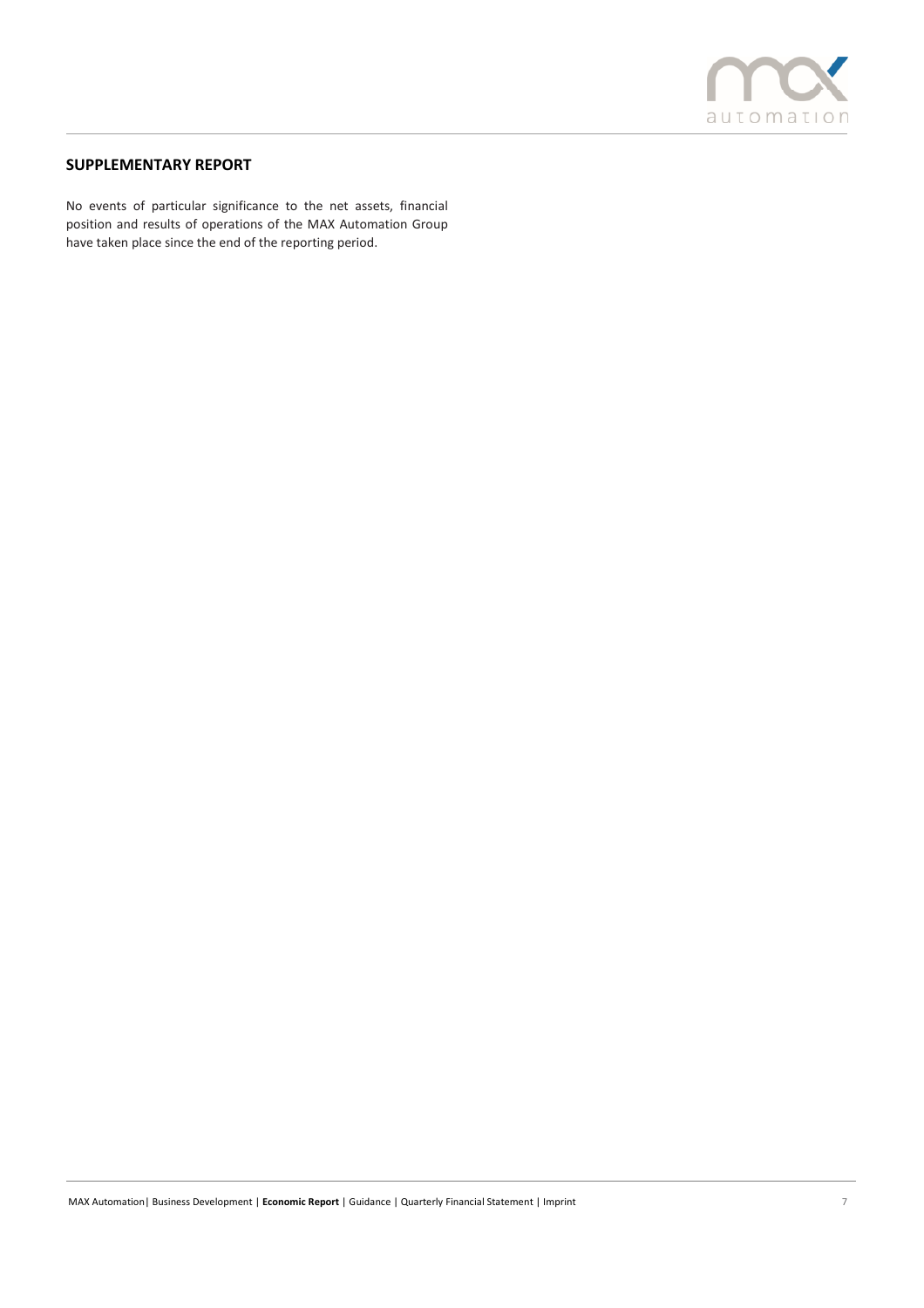

## **FORECAST REPORT**

Due to how the business has developed in the first three months of 2018 and in particular the continuing high demand, the Managing Directors of MAX Automation SE are generally optimistic for the economic development of the Group for the year as a whole.

The Industrial Automation segment and its Group companies will continue to develop at a high level, not least due to the large order backlog. Here, the companies will concentrate on high-quality and technologically sophisticated solutions in the four business areas Mobility Automation, Process Technologies, Life Science Automation and New Automation Technologies. New opportunities are expected from the continuing internationalization of the segment – for example via MAX Automation North America Inc. in the US or MAX Automation (Shanghai) Co., Ltd. in China. In addition, the previous commitment to increase efficiency in the organization of the Group companies, the use of synergies and a targeted expansion of competencies in areas such as electronics, sensor technology and e-mobility will be continued.

The Environmental Technology segment with the Vecoplan Group will continue to concentrate on the development and production of high-quality individual components and system solutions for the recycling and processing industry, among others. It is planned that the segment will be expanded both organically and in cooperation with strategic partners in order to make greater use of the consolidation opportunities in the heterogeneous environmental technology sector. Following the measures taken to improve the cost structure in the two previous years, the Vecoplan Group can react quickly to the typical volatility in its markets. In addition, the plan of measures initiated in 2017 to exploit further potential for value enhancement in the segment will be continued.

The Managing Directors assume for 2018 as a whole on the basis of the current portfolio that

- consolidated sales of at least EUR 400 million (previous year: EUR 376.2 million) and
- Consolidated earnings before interest and taxes (EBIT) and PPA depreciation of at least EUR 26 million (previous year: EUR 22.2 million)

#### can be achieved.

In the medium term, the Managing Directors will seek to achieve a significant increase in Group sales to more than EUR 600 million with an EBIT margin of 8% in line with "Strategy 2021." Working capital is to be reduced to 18% of Group sales in the medium to long term.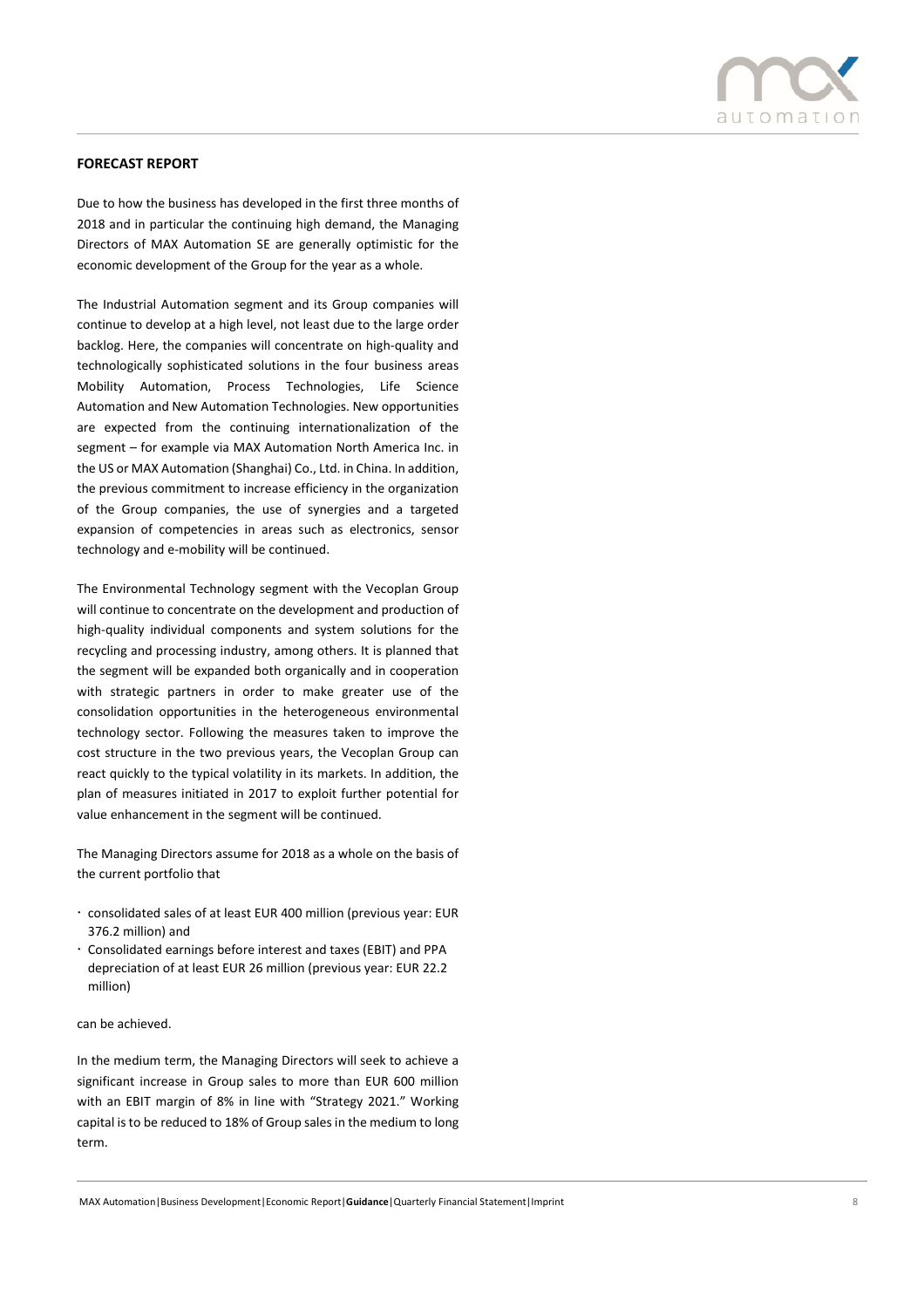

# **CONSOLIDATED BALANCE SHEET**

| <b>ASSETS</b>                                          | 31.03.2018  | 31.12.2017  |
|--------------------------------------------------------|-------------|-------------|
|                                                        | <b>TEUR</b> | <b>TEUR</b> |
| Non-current assets                                     |             |             |
| Intangible assets                                      | 12,678      | 13,667      |
| Goodwill                                               | 53,081      | 53,091      |
| Property, plant and equipment                          | 34,059      | 31,481      |
| Investment property                                    | 1,363       | 1,379       |
| Financial assets accounted for using the equity method | 3,471       | 3,542       |
| Other financial investments                            | 12,791      | 2,593       |
| Deferred taxes                                         | 3,683       | 4,724       |
| Other non-current assets                               | 464         | 601         |
| Non-current assets, total                              | 121,590     | 111,078     |
| <b>Current assets</b>                                  |             |             |
| Inventories                                            | 91,561      | 42,095      |
| Trade receivables                                      | 110,145     | 138,326     |
| Receivables due from related companies                 | 19          | 40          |
| Prepayments, accrued income and other current assets   | 10,856      | 5,639       |
| Cash and cash equivalents                              | 22,348      | 26,154      |
| Current assets, total                                  | 234,929     | 212,254     |
| <b>Total assets</b>                                    | 356,519     | 323,332     |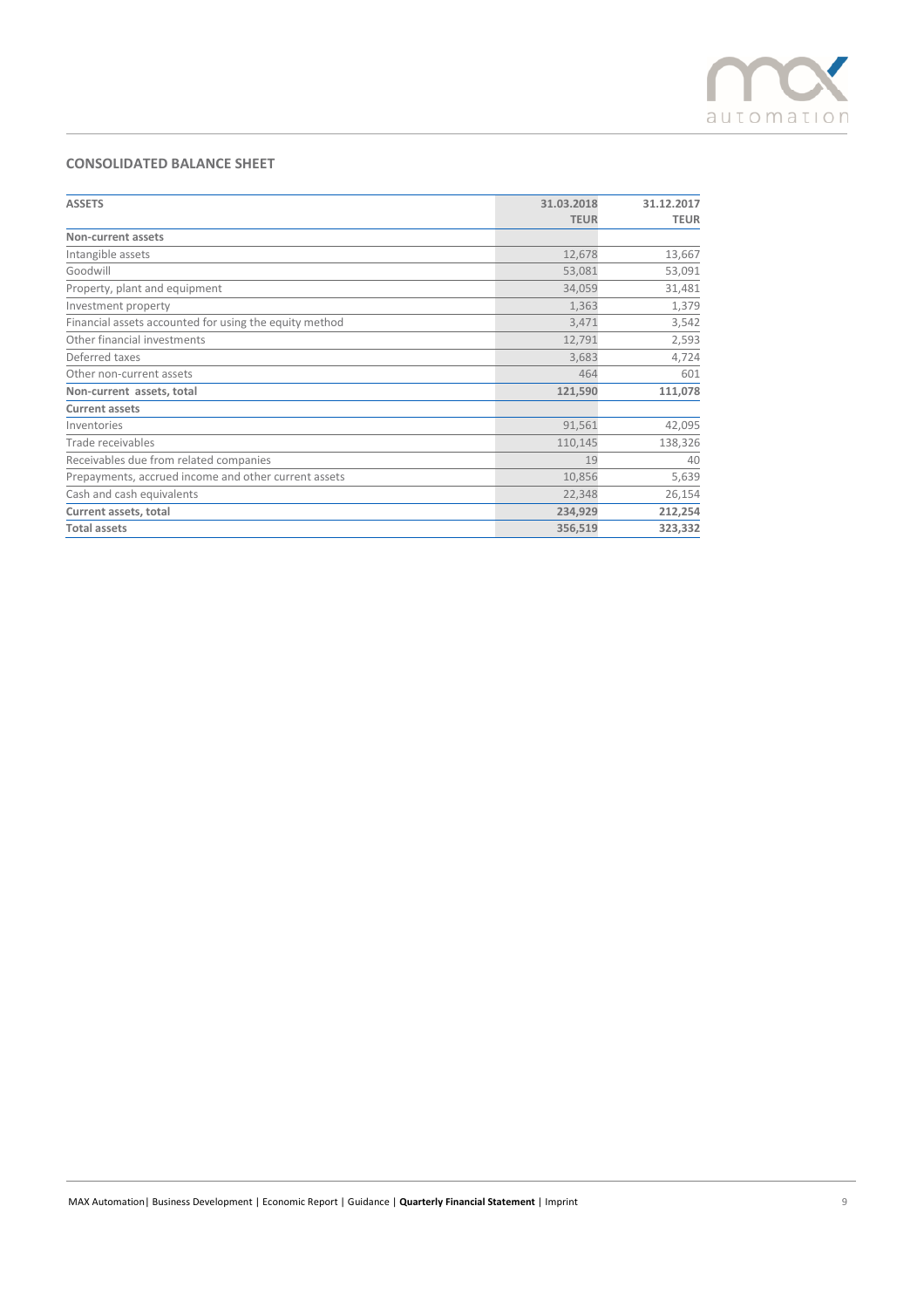

# **CONSOLIDATED BALANCE SHEET**

| <b>LIABILITIES</b>                                     | 31.03.2018  | 31.12.2017  |
|--------------------------------------------------------|-------------|-------------|
|                                                        | <b>TEUR</b> | <b>TEUR</b> |
| Equity                                                 |             |             |
| Subscribed share capital                               | 29,459      | 29,459      |
| Capital reserve                                        | 18,907      | 18,907      |
| Revenue reserve                                        | 27,220      | 31,168      |
| Equity difference resulting from currency translation  | $-153$      | 66          |
| Non-controlling interests                              | 532         | 576         |
| Unappropriated retained earnings                       | 60,373      | 58,821      |
| <b>Total equity</b>                                    | 136,338     | 138,997     |
| <b>Non-current liabilities</b>                         |             |             |
| Non-current loans less current portion                 | 61,435      | 64,847      |
| Pension provisions                                     | 954         | 963         |
| Other provisions                                       | 2,455       | 1,489       |
| Deferred taxes                                         | 6,372       | 8,245       |
| Other non-current liabilities                          | 1,720       | 1,794       |
| Non-current liabilities, total                         | 72,936      | 77,338      |
| <b>Current liabilities</b>                             |             |             |
| Trade payables                                         | 86,937      | 72,614      |
| Current loans and current portion of non-current loans | 31,289      | 8,416       |
| Liabilities to related companies                       | 10          | 148         |
| Other current financial liabilities                    | 15,353      | 12,899      |
| Income tax provisions and liabilities                  | 5,635       | 4,962       |
| Other provisions                                       | 5,012       | 5,113       |
| Other current liabilities                              | 3,009       | 2,845       |
| <b>Current liabilities, total</b>                      | 147,245     | 106,997     |
| <b>Equity and liabilities, total</b>                   | 356,519     | 323,332     |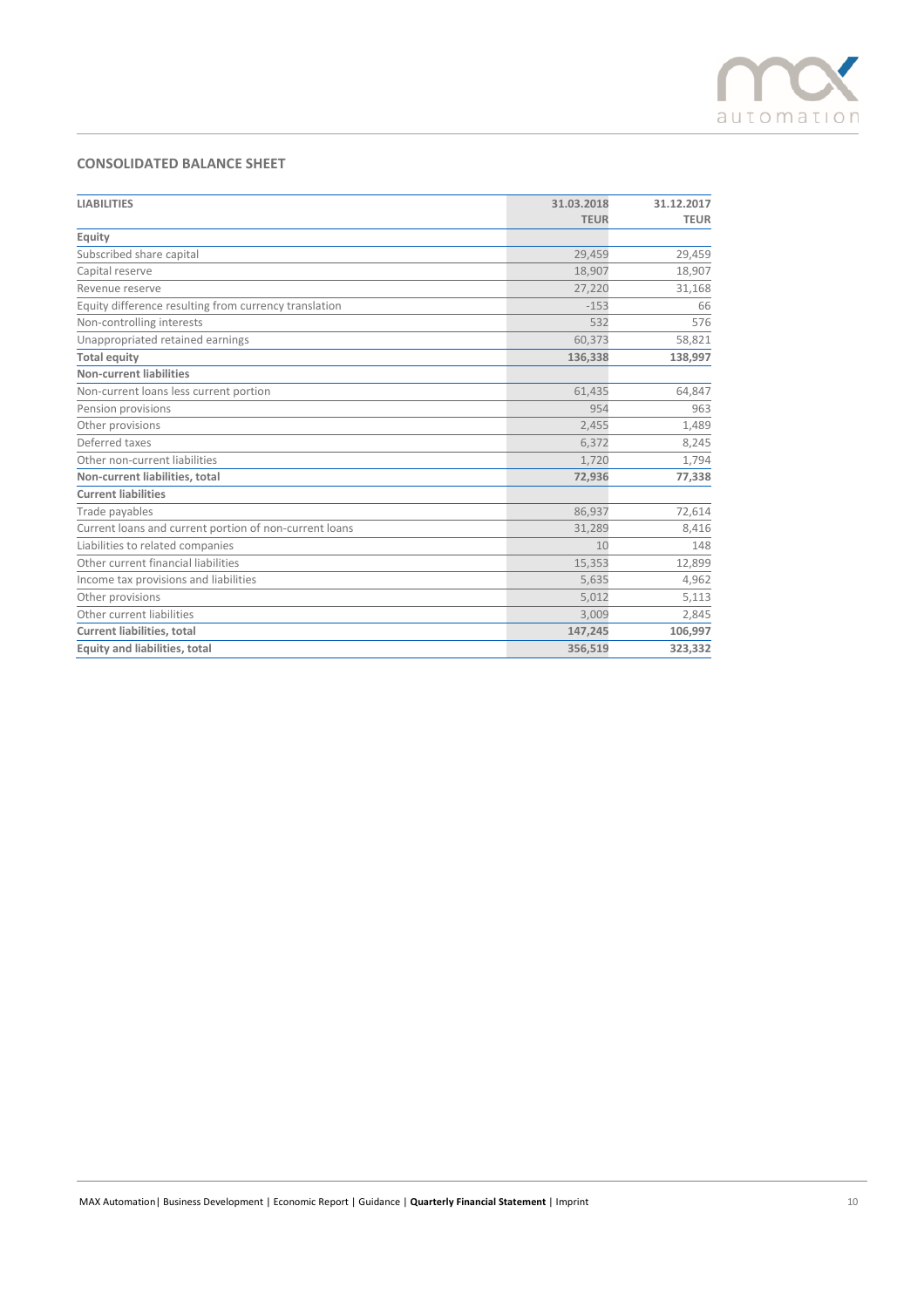

# **CONSOLIDATED STATEMENT OF COMPREHENSIVE INCOME**

|                                                                     | Q1 2018        | Q1 2017     |
|---------------------------------------------------------------------|----------------|-------------|
|                                                                     | <b>TEUR</b>    | <b>TEUR</b> |
| Revenue                                                             | 90,709         | 87,230      |
| Change in finished goods and work-in-progress                       | 7,158          | 5,323       |
| Work performed by the company and capitalized                       | 187            | 436         |
| <b>Total operating revenue</b>                                      | 98,054         | 92,990      |
| Other operating revenue                                             | 4,912          | 1,203       |
| Result from equity accounting                                       | $-71$          | $-16$       |
| Cost of materials                                                   | $-55,001$      | $-48,802$   |
| Personnel expenses                                                  | $-30,414$      | $-28,196$   |
| Depreciation, amortization and impairment losses                    | $-2,233$       | $-2,146$    |
| Other operating expenses                                            | $-12,256$      | $-10,999$   |
| <b>Operating profit</b>                                             | 2,991          | 4,033       |
| Net interest result                                                 | $-639$         | $-449$      |
| <b>Earnings before taxes</b>                                        | 2,352          | 3,584       |
| Income taxes                                                        | $-740$         | $-1,088$    |
| Net income                                                          | 1,612          | 2,496       |
| of which attributable to non-controlling interests                  | $-43$          | 55          |
| of which attributable to shareholders of MAX Automation SE          | 1,655          | 2,441       |
| Items not recycled to the income statement                          |                |             |
| Actuarial gains and losses from employee benefits                   | $\overline{0}$ | 0           |
| Income taxes on actuarial gains and losses                          | $\Omega$       | $\Omega$    |
| Other comprehensive income that can be subsequently recycled to the |                |             |
| income statement                                                    | Ω              |             |
| Change arising from currency translation                            | $-220$         | $-71$       |
| <b>Total comprehensive income</b>                                   | 1,392          | 2,425       |
| of which attributable to non-controlling interests                  | $-43$          | 55          |
| of which attributable to shareholders of MAX Automation SE          | 1,435          | 2,370       |
| Earnings per share (diluted and basic) in EUR                       | 0.06           | 0.09        |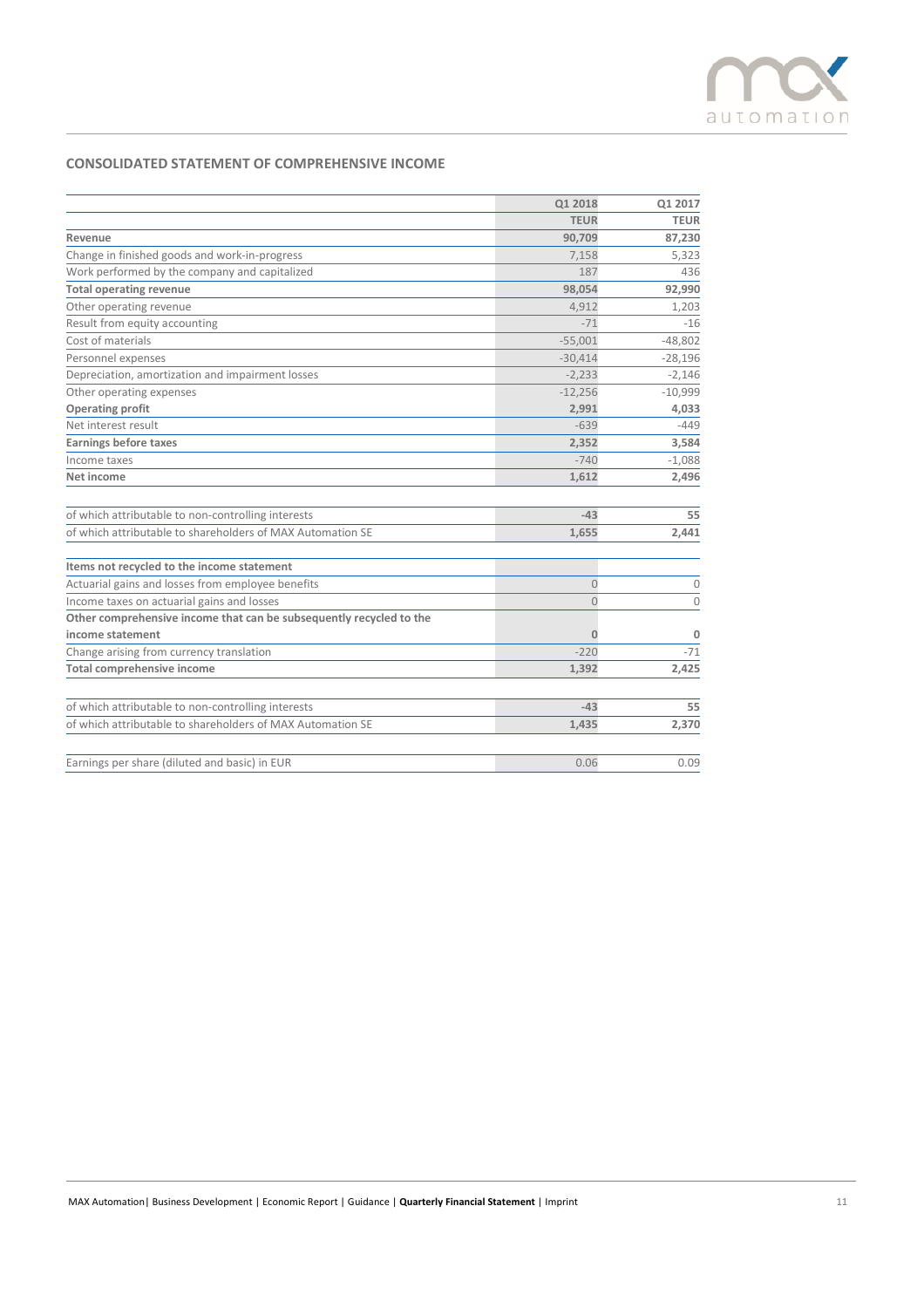

# **CONSOLIDATED STATEMENT OF CASH FLOWS**

|                                                                                        | Q1 2018        | Q1 2017     |
|----------------------------------------------------------------------------------------|----------------|-------------|
|                                                                                        | <b>TEUR</b>    | <b>TEUR</b> |
| Cash flow from operating activities<br>1.                                              |                |             |
| Net income                                                                             | 1,612          | 2,496       |
| Adjustments relating to the reconciliation of consolidated net income                  |                |             |
| for the year to cash flow from operating activities:                                   |                |             |
|                                                                                        |                |             |
| Income taxes                                                                           | 740            | 1,088       |
| Net interest result                                                                    | 639            | 449         |
| Depreciation of intangible assets                                                      | 1,262          | 1,162       |
| Depreciation of property, plant and equipment                                          | 963            | 973         |
| Depreciation of investment property                                                    | 16             | 12          |
| Gain (-)/loss (+) on disposal of property, plant and equipment                         | $-16$          | -6          |
| Gain $(-)/$ loss $(+)$ on the sale of subsidiaries                                     | $-3,333$       | $\Omega$    |
| Earnings-effective change in deferred tax                                              | 230            | 302         |
| Other non-cash expenses and income                                                     | 382            | 105         |
| Changes in assets and liabilities                                                      |                |             |
| Increase $(-)/$ decrease $(+)$ in other non-current assets                             | 455            | $-51$       |
| Increase $(-)/$ decrease $(+)$ in inventories                                          | $-8,665$       | $-5,934$    |
| Increase (-)/decrease (+) in trade receivables                                         | $-17,416$      | $-7,142$    |
| Increase (-)/decrease (+) in receivables from related parties                          | 21             | $\Omega$    |
| Increase (-)/decrease (+) in active deferred income and other assets                   | $-4,844$       | $-1,016$    |
| Increase $(+)/$ decrease $(-)$ in other non-current financial liabilities              | $-21$          | 30          |
| Increase (+)/decrease (-) in pension provisions                                        | $-9$           | $-9$        |
| Increase $(+)/$ decrease $(-)$ in other provisions and liabilities                     | 41             | 599         |
| Increase $(+)/$ decrease $(-)$ in trade payables                                       | 15,184         | $-6,590$    |
| Increase $(+)/$ decrease $(-)$ in liabilities to related companies                     | 11             | 0           |
| Income tax paid                                                                        | $-117$         | $-662$      |
| Income tax reimbursed                                                                  | 5              | 10          |
| Increase (+) / decrease (-) in other non-current liabilities                           | 1,662          |             |
| Cash flow from operating activities                                                    | $-11,198$      | $-14,184$   |
| Cash flow from investing activities                                                    |                |             |
| Outgoing payments for investments in intangible assets                                 | $-459$         | $-888$      |
| Outgoing payments for investments in property, plant and equipment                     | $-908$         | $-912$      |
| Outgoing payments for investments in financial assets                                  | $-10,198$      | $-3,901$    |
| Payments received from disposals of intangible assets                                  | 122            |             |
| Payments received from disposals of property, plant and equipment                      | 41             | 17          |
| Outgoing payments for the acquisition of subsidiaries, less cash                       | $-1,880$       |             |
| Payments received from disposals of subsidiaries, less cash                            | 2,869          |             |
| Cash flow from investing activities                                                    | $-10,413$      | $-5,684$    |
|                                                                                        |                |             |
| Outgoing payments for dividends                                                        | $\overline{0}$ | 0           |
| Draw-down of non-current borrowings                                                    | 5,300          | 10,000      |
|                                                                                        | $-7,229$       | $-134$      |
| Change in current borrowing                                                            | 20,500         | 6,056       |
| Interest paid                                                                          | $-742$         | $-266$      |
| Interest received                                                                      | 78             | 15          |
| Cash flow from financing activities                                                    | 17,907         | 15,671      |
| 2.<br>Cash flow from financing activities<br>3.<br>Repayment of non-current borrowings |                |             |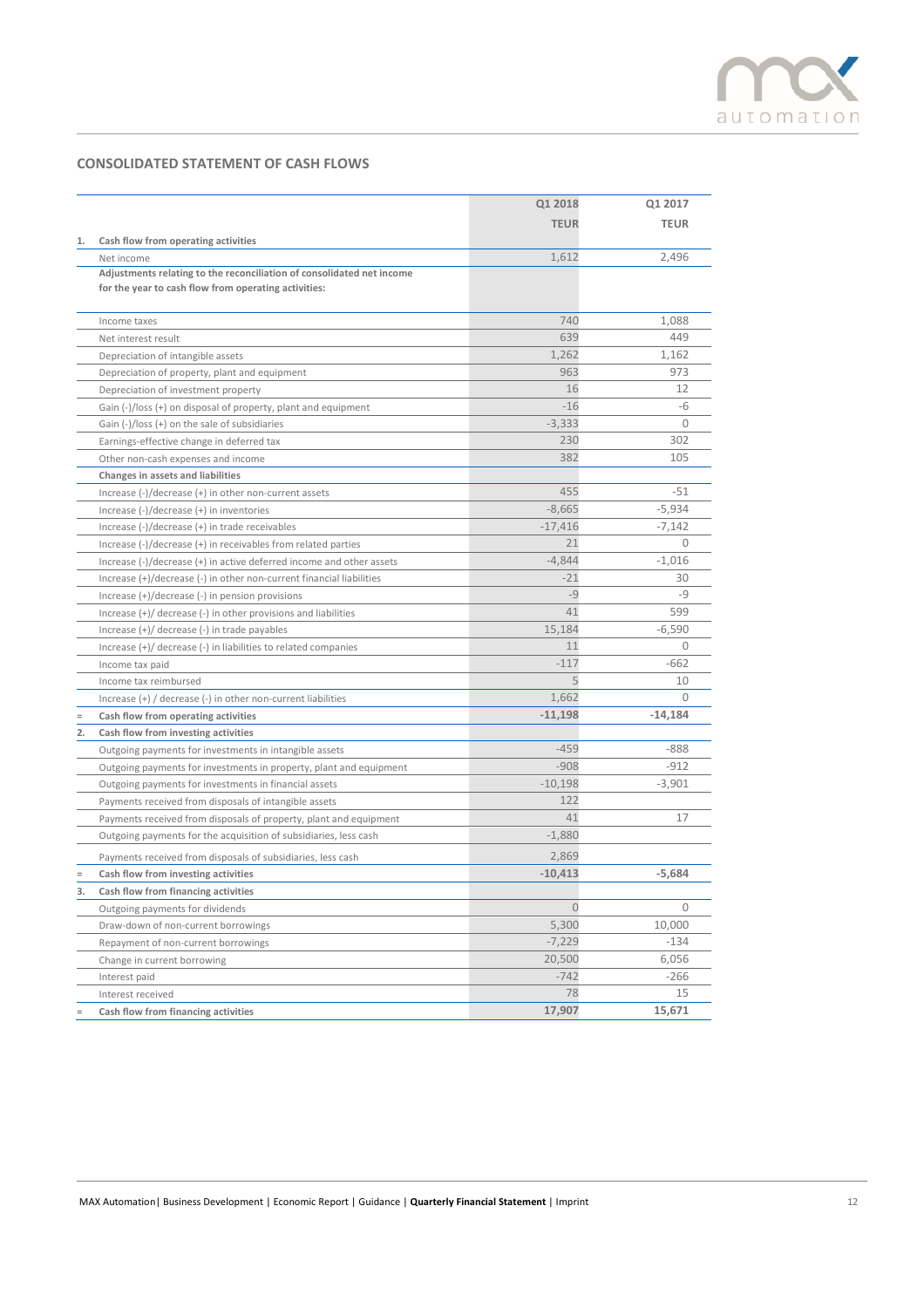

# **CONSOLIDATED STATEMENT OF CASH FLOWS**

|    |                                                              | Q1 2018<br><b>TEUR</b> | 01 2017<br><b>TEUR</b> |
|----|--------------------------------------------------------------|------------------------|------------------------|
| 4. | Cash and cash equivalents                                    |                        |                        |
|    | Increase / decrease in cash and cash equivalents             | $-3.704$               | $-4,197$               |
|    | Effect of changes in exchange rates                          | $-102$                 | h                      |
|    | Cash and cash equivalents at the start of the financial year | 26.154                 | 23,023                 |
|    | Cash and cash equivalents at the end of the financial year   | 22.348                 | 18.832                 |
|    | Composition of cash and cash equivalents                     |                        |                        |
|    | Cash and cash equivalents                                    | 22.348                 | 18.832                 |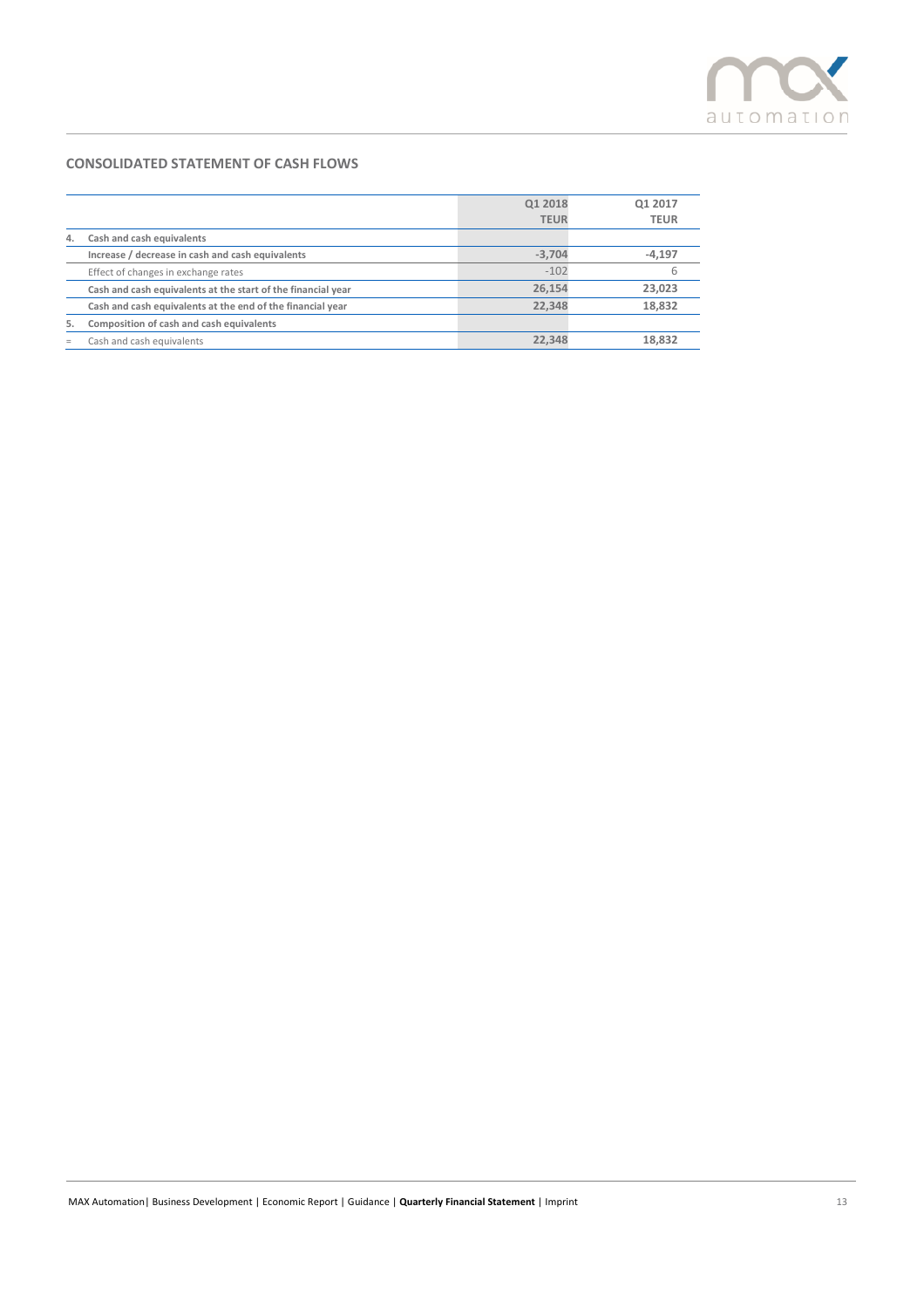

# **SEGMENT REPORT**

| Segment                                                                      | <b>Industrial Automation</b> |              | <b>Environmental Technology</b> |                |
|------------------------------------------------------------------------------|------------------------------|--------------|---------------------------------|----------------|
| <b>Reporting period</b>                                                      | Q1 2018                      | Q1 2017      | Q1 2018                         | Q1 2017        |
|                                                                              | <b>TEUR</b>                  | <b>TEUR</b>  | <b>TEUR</b>                     | <b>TEUR</b>    |
| New order intake                                                             | 54,137                       | 61,526       | 27,278                          | 24,318         |
| Order book position                                                          | 201,334                      | 162,723      | 31,401                          | 29,553         |
| Segment revenue                                                              | 65,660                       | 62,895       | 25,011                          | 24,339         |
| - with external customers                                                    | 65,651                       | 62,886       | 25,011                          | 24,339         |
| - of which Germany                                                           | 31,222                       | 19,044       | 7,159                           | 5,500          |
| - of which other EU countries                                                | 10,984                       | 15,463       | 6,792                           | 7,100          |
| - of which North America                                                     | 5,243                        | 11,631       | 7,260                           | 8,909          |
| - of which China                                                             | 11,501                       | 8,547        | $\overline{0}$                  | $\mathbf{0}$   |
| - of which Rest of the World                                                 | 6,701                        | 8,202        | 3,799                           | 2,830          |
| - Inter-segment revenue                                                      | 9                            | 9            | $\overline{0}$                  | $\theta$       |
| <b>EBITDA</b>                                                                | 5,024                        | 5,083        | 1,772                           | 1,916          |
| Segment operating profit (EBIT before PPA amortization)                      | 3,650                        | 3,874        | 1,423                           | 1,508          |
| including:                                                                   |                              |              |                                 |                |
| - Scheduled depreciation / amortization                                      | $-1,374$                     | $-1,209$     | $-349$                          | $-408$         |
| - Additions to other provisions and pension provisions                       | $-653$                       | $-571$       | $-317$                          | $-613$         |
| - Incoming payments from the sale of investment properties                   | $\overline{0}$               | $\mathbf{0}$ | 0                               | $\mathbf{0}$   |
| - Income from equity accounting                                              | $\Omega$                     | $\Omega$     | $\Omega$                        | $\Omega$       |
| Segment result from operating activities after depreciation and amortization |                              |              |                                 |                |
| from purchase price allocations                                              | 3,179                        | 3,449        | 1,423                           | 1,496          |
| including:                                                                   |                              |              |                                 |                |
| - Amortization and depreciation resulting from purchase price allocations    | $-471$                       | $-425$       | $\Omega$                        | $-12$          |
| Segment result from ordinary activities (EBT)                                | 2,547                        | 2,839        | 1,363                           | 1,397          |
| including:                                                                   |                              |              |                                 |                |
| - Interest and similar income                                                | 38                           | 11           | 38                              | $\overline{4}$ |
| - Interest and similar expenses                                              | $-669$                       | $-621$       | $-97$                           | $-103$         |
| Income taxes                                                                 | 152                          | $-277$       | $-713$                          | $-397$         |
| Net income                                                                   | 2,699                        | 2,561        | 651                             | 1,000          |
| Non-current segment assets (excluding deferred tax)                          | 49,050                       | 47,610       | 12,562                          | 13,662         |
| - of which Germany                                                           | 44,980                       | 47,187       | 10,162                          | 10,790         |
| - of which other EU countries                                                | 3,725                        | 60           | 43                              | 35             |
| - of which North America                                                     | 210                          | 209          | 2,357                           | 2,837          |
| - of which Rest of the World                                                 | 135                          | 154          | $\overline{0}$                  | $\Omega$       |
| Investments in non-current segment assets                                    | 3,079                        | 1,691        | 171                             | 69             |
| Working capital                                                              | 93,921                       | 95,909       | 16,431                          | 24,479         |
| Average number of employees excluding trainees                               | 1,236                        | 1,182        | 367                             | 385            |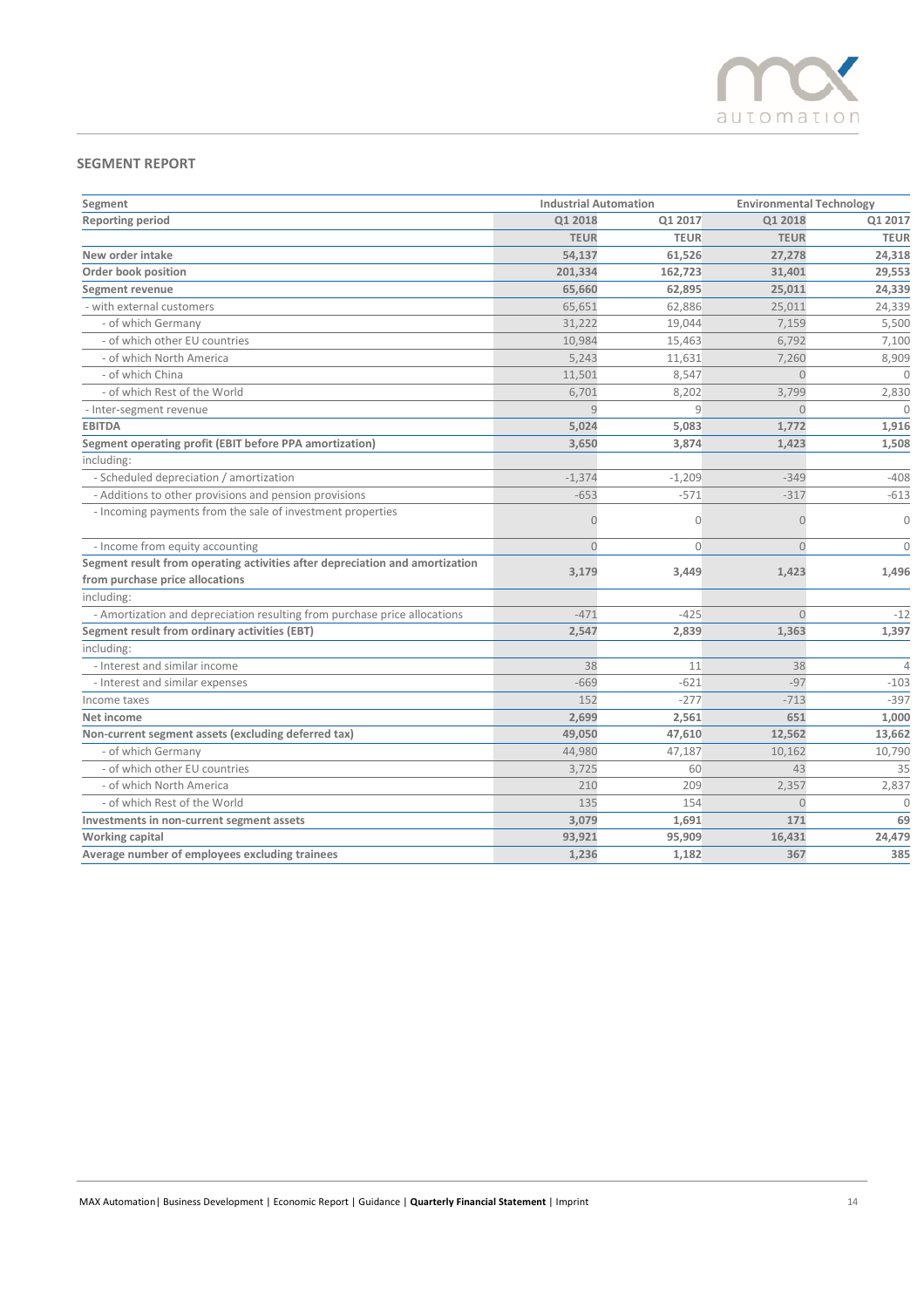

# **SEGMENT REPORT**

| Segment                                                                                                 | Reconciliation |                |                |              |
|---------------------------------------------------------------------------------------------------------|----------------|----------------|----------------|--------------|
| <b>Reporting period</b>                                                                                 | Q1 2018        | Q1 2017        | Q1 2018        | Q1 2017      |
|                                                                                                         | <b>TEUR</b>    | <b>TEUR</b>    | <b>TEUR</b>    | <b>TEUR</b>  |
| New order intake                                                                                        | $\mathbf{0}$   | 0              | 81,415         | 85,844       |
| Order book position                                                                                     | $\mathbf{0}$   | $\overline{0}$ | 232,735        | 192,276      |
| <b>Segment revenue</b>                                                                                  | 37             | $-4$           | 90,709         | 87,230       |
| - with external customers                                                                               | 46             | 5              | 90,709         | 87,230       |
| - of which Germany                                                                                      | 46             | 5              | 38,428         | 24,549       |
| - of which other EU countries                                                                           | $\overline{0}$ | $\mathbf{0}$   | 17,777         | 22,563       |
| - of which North America                                                                                | $\theta$       | $\circ$        | 12,503         | 20,540       |
| - of which China                                                                                        | $\overline{0}$ | $\mathbf{0}$   | 11,501         | 8,547        |
| - of which Rest of the World                                                                            | $\theta$       | $\overline{0}$ | 10,500         | 11,031       |
| - Inter-segment revenue                                                                                 | $-9$           | $-9$           | $\overline{0}$ | $\mathbf{0}$ |
| <b>EBITDA</b>                                                                                           | $-1,572$       | $-819$         | 5,224          | 6,180        |
| Segment operating profit (EBIT before depreciation and amortization from<br>purchase price allocations) | $-1,610$       | $-850$         | 3,463          | 4,532        |
| including:                                                                                              |                |                |                |              |
| - Scheduled depreciation / amortization                                                                 | $-39$          | $-31$          | $-1,762$       | $-1,648$     |
| - Additions to other provisions and pension provisions                                                  | $-197$         | $-135$         | $-1,167$       | $-1,319$     |
| - Incoming payments from the sale of investment properties                                              | $\overline{O}$ | $\Omega$       | Ω              | $\Omega$     |
| - Income from equity accounting                                                                         | $-71$          | $-16$          | $-71$          | $-16$        |
| Segment operating profit after depreciation and amortization from purchase                              |                |                |                |              |
| price allocations                                                                                       | $-1,610$       | $-912$         | 2,991          | 4,033        |
| including:                                                                                              |                |                |                |              |
| -Depreciation and amortization from purchase price allocations                                          | $\overline{0}$ | $-62$          | $-471$         | $-499$       |
| Segment result from ordinary activities (EBT)                                                           | $-1,558$       | $-652$         | 2,352          | 3,584        |
| including:                                                                                              |                |                |                |              |
| - Interest and similar income                                                                           | $-73$          | $\overline{4}$ | $\overline{3}$ | 18           |
| - Interest and similar expenses                                                                         | 124            | 256            | $-642$         | $-467$       |
| Income taxes                                                                                            | $-180$         | $-414$         | $-740$         | $-1,088$     |
| Net income                                                                                              | $-1,738$       | $-1,065$       | 1,612          | 2,496        |
| Non-current segment assets (excluding deferred tax)                                                     | 56,295         | 46,491         | 117,907        | 107,763      |
| - of which Germany                                                                                      | 56,295         | 46,491         | 111,437        | 104,468      |
| - of which other EU countries                                                                           | $\overline{0}$ | $\mathbf{0}$   | 3,768          | 95           |
| - of which North America                                                                                | $\theta$       | $\mathbf 0$    | 2,567          | 3,046        |
| - of which Rest of the World                                                                            | $\overline{0}$ | $\Omega$       | 136            | 154          |
| Investments in non-current segment assets                                                               | $\overline{4}$ | 41             | 3,254          | 1,801        |
| Working capital                                                                                         | 4,418          | $-277$         | 114,769        | 120,110      |
| Average number of employees excluding trainees                                                          | $\mathbf{0}$   | 8              | 1,603          | 1,575        |

Segment reporting is included in the notes